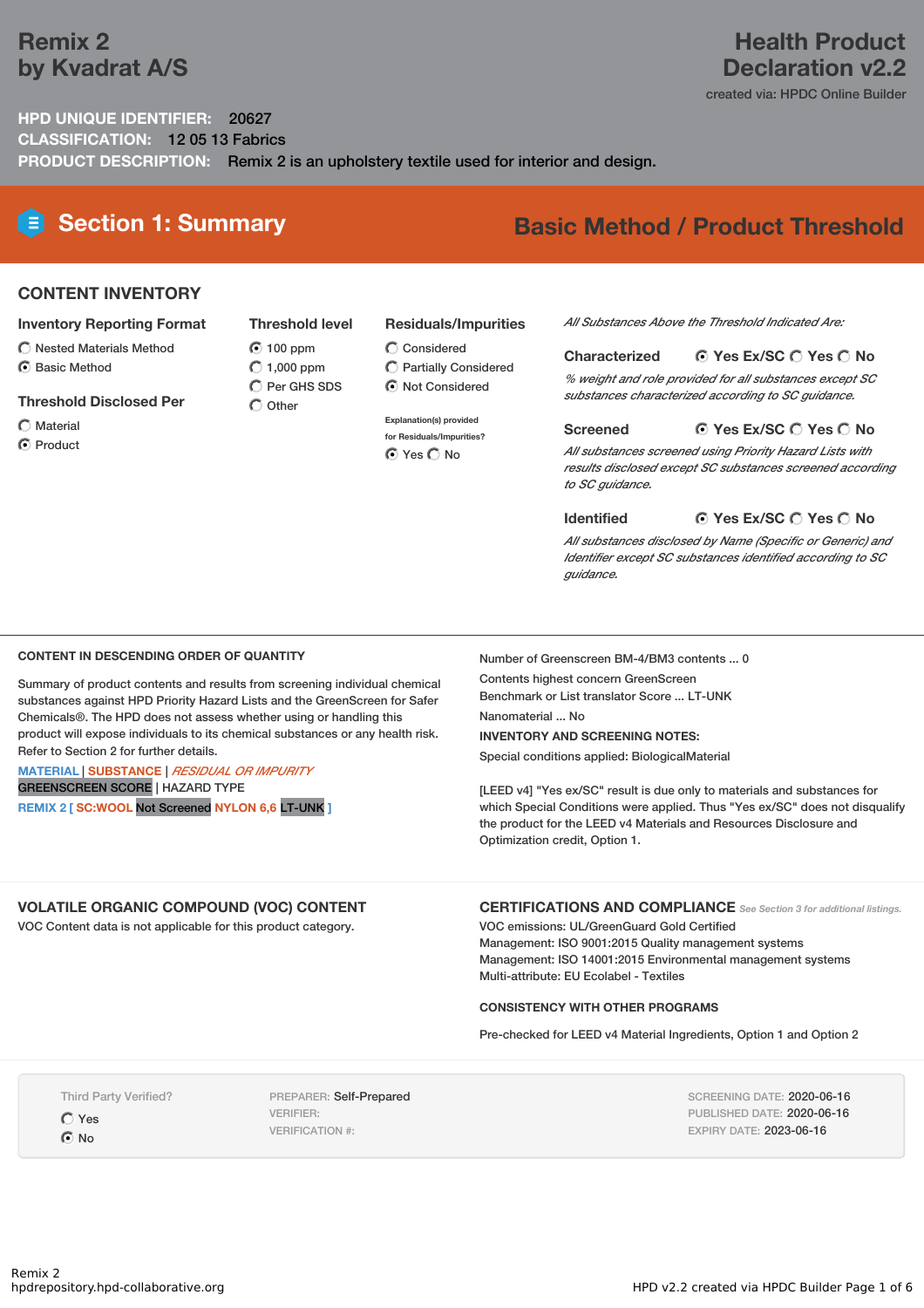This section lists contents in a product based on specific threshold(s) and reports detailed health information including hazards. This *HPD uses the inventory method indicated above, which is one of three possible methods:*

- *Basic Inventory method with Product-level threshold.*
- *Nested Material Inventory method with Product-level threshold*
- *Nested Material Inventory method with individual Material-level thresholds*

Definitions and requirements for the three inventory methods and requirements for each data field can be found in the HPD Open *Standard version 2.1.1, available on the HPDC website at: [www.hpd-collaborative.org/hpd-2-1-1-standard](https://www.hpd-collaborative.org/hpd-2-1-1-standard)*

#### **REMIX 2**

PRODUCT THRESHOLD: 100 ppm RESIDUALS AND IMPURITIES CONSIDERED: No

RESIDUALS AND IMPURITIES NOTES: The residuals/impurities have not been considered as there by our requirements have not been used substances of concern and the textile is produced with a high focus on sustainability in all its processes. The textile follow the EU Ecolabel dye restrictions incl. AZO dye and heavy metal restrictions. No content of formaldehyde. Complies with REACH regulation.

OTHER PRODUCT NOTES: Website link to see further technical specifications and certifications: https://kvadrat.dk/products/2968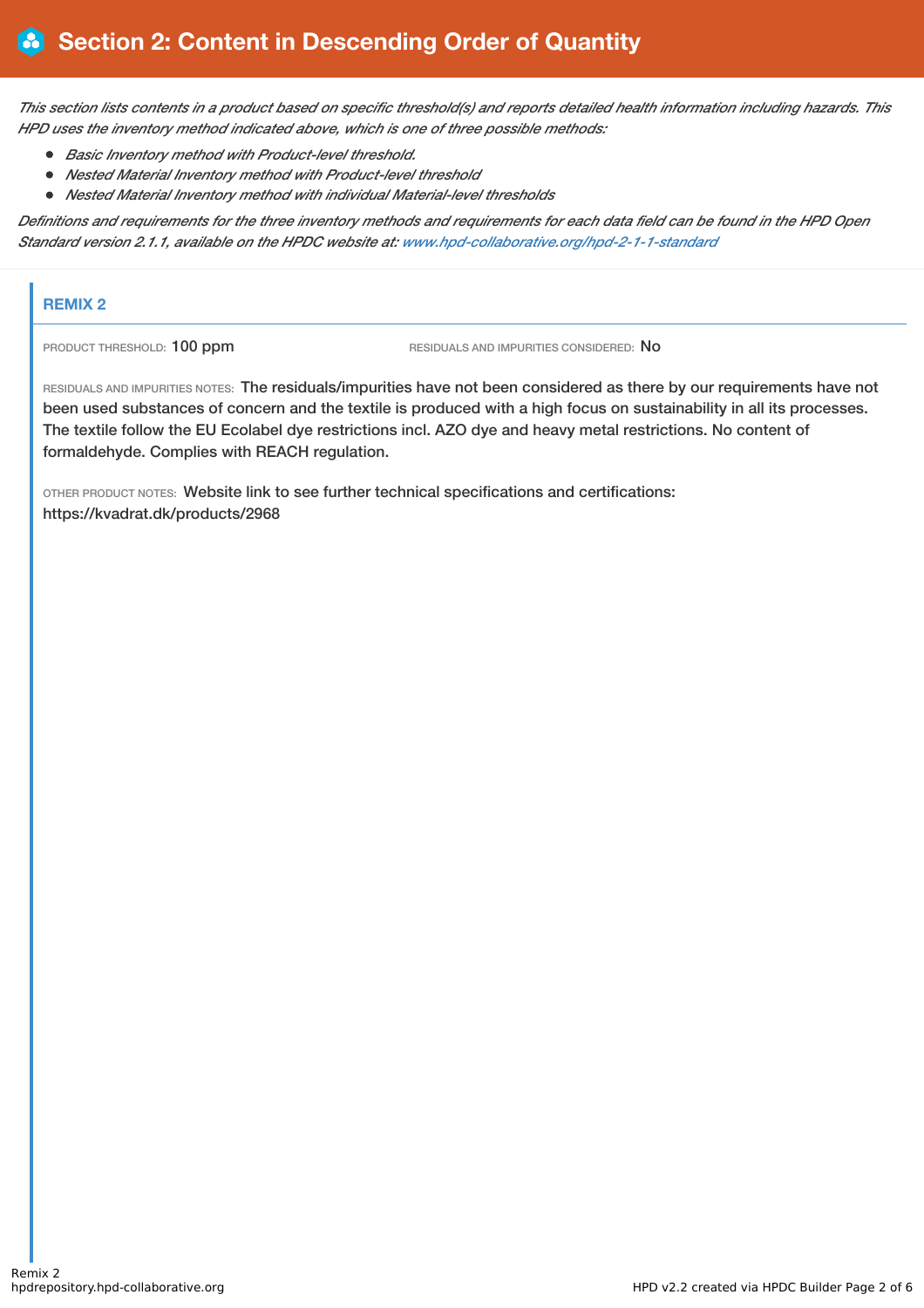|                                                                                                                                                                 |                                                                                                                                                                                                                                                                                                                                                                                                                                                                                                                                                    |                                   | <b>ID: SC:Bio</b>                              |  |  |  |  |
|-----------------------------------------------------------------------------------------------------------------------------------------------------------------|----------------------------------------------------------------------------------------------------------------------------------------------------------------------------------------------------------------------------------------------------------------------------------------------------------------------------------------------------------------------------------------------------------------------------------------------------------------------------------------------------------------------------------------------------|-----------------------------------|------------------------------------------------|--|--|--|--|
|                                                                                                                                                                 | HAZARD SCREENING METHOD: Pharos Chemical and Materials Library                                                                                                                                                                                                                                                                                                                                                                                                                                                                                     |                                   | HAZARD SCREENING DATE: 2020-06-16              |  |  |  |  |
| % : 90,0000                                                                                                                                                     | GS: Not Screened                                                                                                                                                                                                                                                                                                                                                                                                                                                                                                                                   | RC: None                          | SUBSTANCE ROLE: Textile component<br>NANO: No  |  |  |  |  |
| <b>HAZARD TYPE</b>                                                                                                                                              | AGENCY AND LIST TITLES                                                                                                                                                                                                                                                                                                                                                                                                                                                                                                                             | WARNINGS                          |                                                |  |  |  |  |
| Hazard Screening not performed                                                                                                                                  |                                                                                                                                                                                                                                                                                                                                                                                                                                                                                                                                                    |                                   |                                                |  |  |  |  |
| <b>SUBSTANCE NOTES:</b><br>Version: SCBioMats/2018-02-23<br>Category: Animal-based materials<br><b>Identifier: Wool</b><br>materials.<br>because of its ability | This disclosure does not provide information on allergens, hyper-accumulation of metals, production of any toxic substances during<br>normal metabolic activities, pesticides, and other potential hazards or sources of hazards which may be found in certain biological<br>Wool cannot be identified by CAS RN# as it has none. Benefits of wool: Wool is a renewable resource. Wool is very comfortable<br>to absorb/give off humidity. Wool is flame retardant. Wool is biodegradable. Wool is naturally soil resistant. Wool ages with grace. |                                   |                                                |  |  |  |  |
|                                                                                                                                                                 |                                                                                                                                                                                                                                                                                                                                                                                                                                                                                                                                                    |                                   |                                                |  |  |  |  |
| <b>NYLON 6,6</b>                                                                                                                                                |                                                                                                                                                                                                                                                                                                                                                                                                                                                                                                                                                    |                                   | ID: 32131-17-2                                 |  |  |  |  |
|                                                                                                                                                                 | HAZARD SCREENING METHOD: Pharos Chemical and Materials Library                                                                                                                                                                                                                                                                                                                                                                                                                                                                                     | HAZARD SCREENING DATE: 2020-06-16 |                                                |  |  |  |  |
| %: 10,0000                                                                                                                                                      | GS: LT-UNK                                                                                                                                                                                                                                                                                                                                                                                                                                                                                                                                         | RC: None<br>NANO: No              | SUBSTANCE ROLE: Textile component              |  |  |  |  |
| <b>HAZARD TYPE</b>                                                                                                                                              | AGENCY AND LIST TITLES                                                                                                                                                                                                                                                                                                                                                                                                                                                                                                                             | WARNINGS                          |                                                |  |  |  |  |
| None found                                                                                                                                                      |                                                                                                                                                                                                                                                                                                                                                                                                                                                                                                                                                    |                                   | No warnings found on HPD Priority Hazard Lists |  |  |  |  |
| SUBSTANCE NOTES:                                                                                                                                                |                                                                                                                                                                                                                                                                                                                                                                                                                                                                                                                                                    |                                   |                                                |  |  |  |  |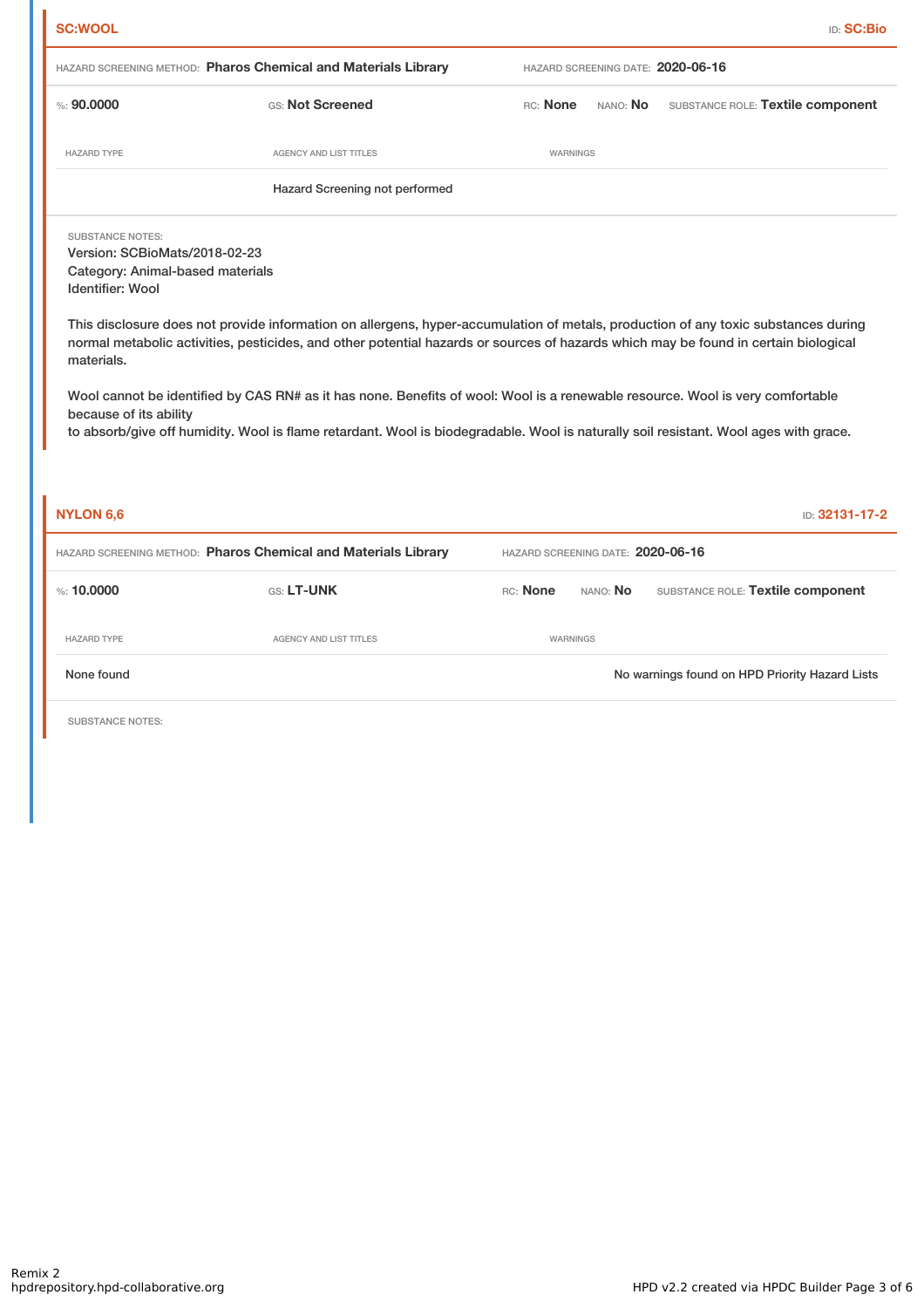This section lists applicable certification and standards compliance information for VOC emissions and VOC content. Other types of *health or environmental performance testing or certifications completed for the product may be provided.*

| <b>VOC EMISSIONS</b>                                                                                                                                                                                                                                                                                                |                                                                                                                                       | <b>UL/GreenGuard Gold Certified</b>      |                     |                                                         |  |  |
|---------------------------------------------------------------------------------------------------------------------------------------------------------------------------------------------------------------------------------------------------------------------------------------------------------------------|---------------------------------------------------------------------------------------------------------------------------------------|------------------------------------------|---------------------|---------------------------------------------------------|--|--|
| CERTIFYING PARTY: Third Party<br>APPLICABLE FACILITIES: Building materials, finishes and<br>furnishings<br><b>CERTIFICATE URL:</b><br>https://static.kvadrat.dk/assets/pdf/collection/green-<br>guard-gold/a4/ggg-2968-sgreenguard-certificate.pdf                                                                  | <b>ISSUE DATE: 2007-</b><br>06-06                                                                                                     | <b>EXPIRY DATE:</b>                      |                     | CERTIFIER OR LAB: UL<br>Environment                     |  |  |
| CERTIFICATION AND COMPLIANCE NOTES: As the Greenguard certification is renewed annually there has not been set an<br>expiry date.                                                                                                                                                                                   |                                                                                                                                       |                                          |                     |                                                         |  |  |
| <b>MANAGEMENT</b>                                                                                                                                                                                                                                                                                                   |                                                                                                                                       | ISO 9001:2015 Quality management systems |                     |                                                         |  |  |
| CERTIFYING PARTY: Third Party<br><b>APPLICABLE FACILITIES: All</b><br><b>CERTIFICATE URL:</b>                                                                                                                                                                                                                       | $ISSUF$ DATE: $2013-$<br>$10 - 08$                                                                                                    | <b>EXPIRY DATE:</b>                      |                     | CERTIFIER OR LAB: Alcumus<br><b>ISOQAR</b>              |  |  |
| CERTIFICATION AND COMPLIANCE NOTES: Certificate is renewed every third year.                                                                                                                                                                                                                                        |                                                                                                                                       |                                          |                     |                                                         |  |  |
| <b>MANAGEMENT</b>                                                                                                                                                                                                                                                                                                   | ISO 14001:2015 Environmental management systems                                                                                       |                                          |                     |                                                         |  |  |
| CERTIFYING PARTY: Third Party<br>APPLICABLE FACILITIES: All<br>CERTIFICATE URL:                                                                                                                                                                                                                                     | <b>ISSUE DATE: 2017-</b><br>$06 - 16$                                                                                                 | <b>EXPIRY DATE:</b>                      |                     | CERTIFIER OR LAB: Alcumus<br><b>ISOQAR</b>              |  |  |
| CERTIFICATION AND COMPLIANCE NOTES: Certificate is renewed every third year.                                                                                                                                                                                                                                        |                                                                                                                                       |                                          |                     |                                                         |  |  |
| <b>MULTI-ATTRIBUTE</b><br><b>EU Ecolabel - Textiles</b>                                                                                                                                                                                                                                                             |                                                                                                                                       |                                          |                     |                                                         |  |  |
| CERTIFYING PARTY: Third Party<br><b>APPLICABLE FACILITIES: All</b><br>CERTIFICATE URL:<br>https://static.kvadrat.dk/assets/pdf/collection/environment/a4/e-<br>2968-seu-ecolabel-certificate.pdf                                                                                                                    |                                                                                                                                       | <b>ISSUE DATE:</b><br>2019-06-20         | <b>EXPIRY DATE:</b> | <b>CERTIFIER OR LAB:</b><br><b>Ecolabelling Denmark</b> |  |  |
| CERTIFICATION AND COMPLIANCE NOTES: The EU-Ecolabel's criteria are revised approximately every 4-5 years. If new<br>criteria apply to the textile we will renew the certificate, but else the textile is considered certified always once<br>first obtained the certificate. Therefore no expiry date has been set. |                                                                                                                                       |                                          |                     |                                                         |  |  |
| <b>MULTI-ATTRIBUTE</b>                                                                                                                                                                                                                                                                                              | REACH European Union Regulation (EC) 1907/2006 concerning the<br>Registration, Evaluation, Authorization and Restriction of Chemicals |                                          |                     |                                                         |  |  |
| CERTIFYING PARTY: Self-declared<br>APPLICABLE FACILITIES: All                                                                                                                                                                                                                                                       | ISSUE DATE: 2007-<br>06-01                                                                                                            | <b>EXPIRY DATE:</b>                      |                     | CERTIFIER OR LAB: <b>NONE</b>                           |  |  |

CERTIFICATE URL: https://echa.europa.eu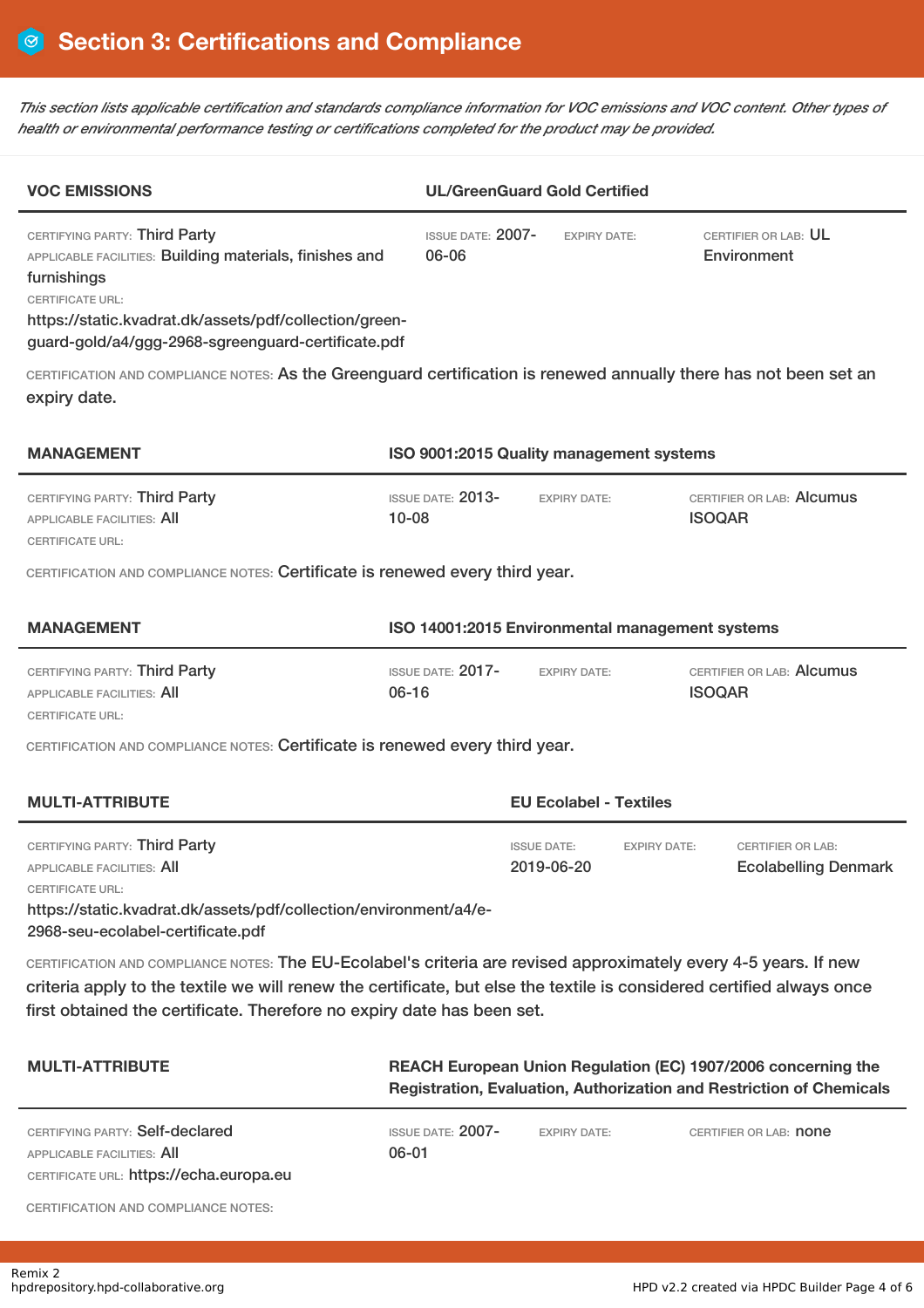This section lists related products or materials that the manufacturer requires or recommends for installation (such as adhesives or fasteners), maintenance, cleaning, or operations. For information relating to the contents of these related products, refer to their *applicable Health Product Declarations, if available.*

No accessories are required for this product.

## **Section 5: General Notes**

Test results for Remix 2: Abrasion: Approx. 100.000 Martindale rubs, EN ISO 12947. Pilling: Note 4, EN ISO 12945. Seam slippage Warp: 5.0 mm Weft: 3.0 mm. Lightfastness: Note 5-7 ISO 105-B02. Fastness to rubbing: Dry note 4- 5 ISO 105-X12, Wet note 4-5 ISO 105-X12. Absorption: 0.55/Class D (flat), 0.80/Class B (waved) EN ISO 354: Airflow: 465 Pa s/m EN 29053. Flame resistance: AS/NZS 1530.3, AS/NZS 3837 class 2, BS 5852 Crib 5 (if FR treated), BS 5852 ignition source 3, BS 5852 part 1, EN 1021-1/2, GB 50222 B1 (If FR treated), , IMO FTP Code 2010:Part 7 (if FR treated), IMO FTP Code 2010:Part 8, NF D 60 013 NFPA 260, SN 198 898 5.3 (if FR treated), UNI 9175 1IM, US Cal. Bull. 117-2013, ÔNORM B1/Q1.